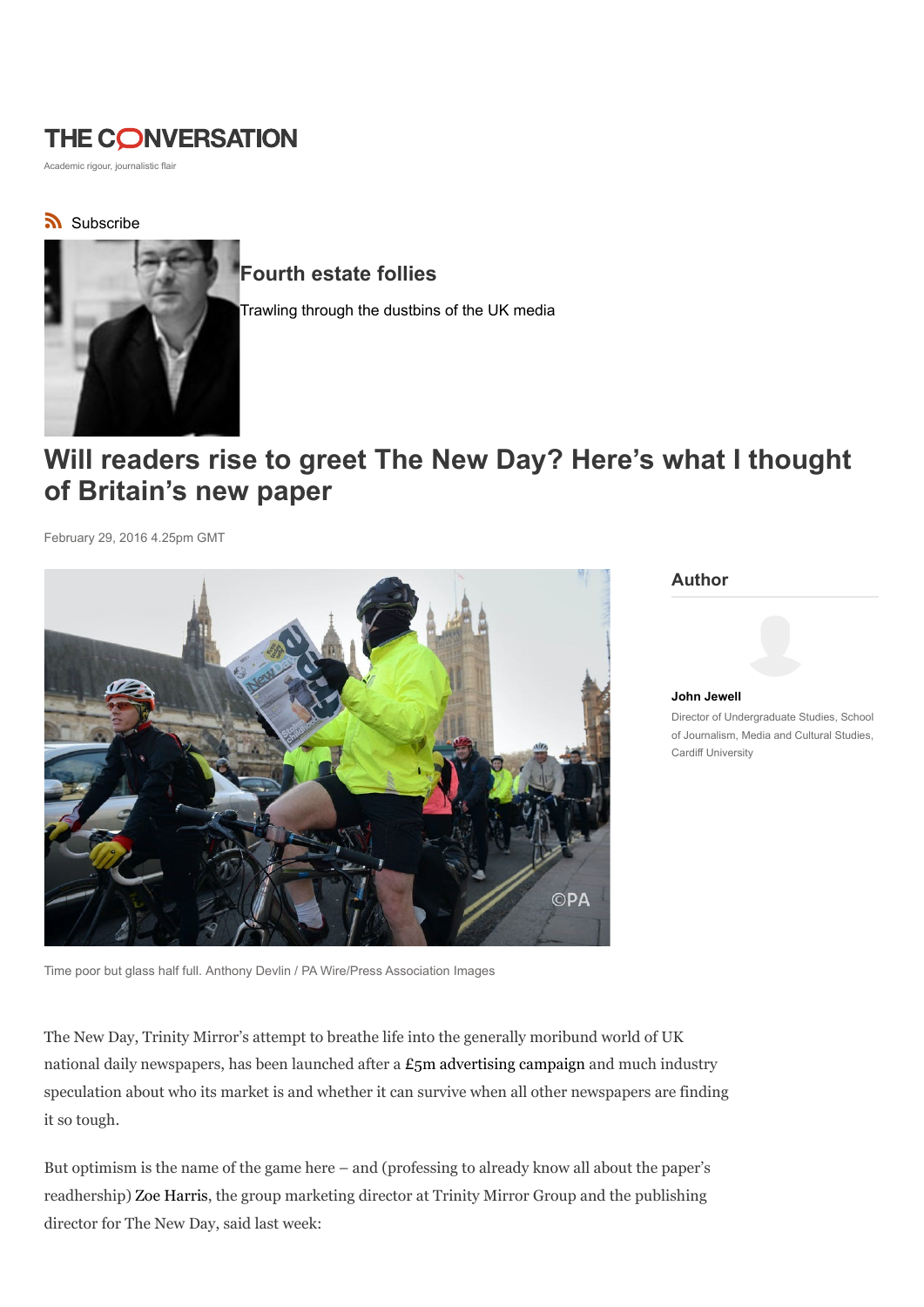The launch campaign captures the spirit of how our reader feels – upbeat and positive, and relishing life.

And that broadly sums up today's – free – first edition. Its front page is certainly distinctive – it should more realistically be called a cover, leading as it does with an emotive colour photograph and issue piece on child carers. The turquoise, black and white title font is anchored neatly with the platitudinous, inclusive buzz phrase: "Life's short: let's live it well".

Indeed, the message is very much that this our paper – on an otherwise content-free page eight we are told it's "strangely empty" because the editors want readers to fill it with "thoughts about what they've written" and "stories and pictures that you'd love to share".

### New best friend

There are two editorials in the space of three pages which remind us that New Day can't be "just another newspaper". It is, writes editor Alison Phillips, modern and upbeat for "modern, glass halffull kind of people". I think this folksiness a little overdone – the paper clearly wants to be your new best friend, full of sage advice and warm-hearted intentions.

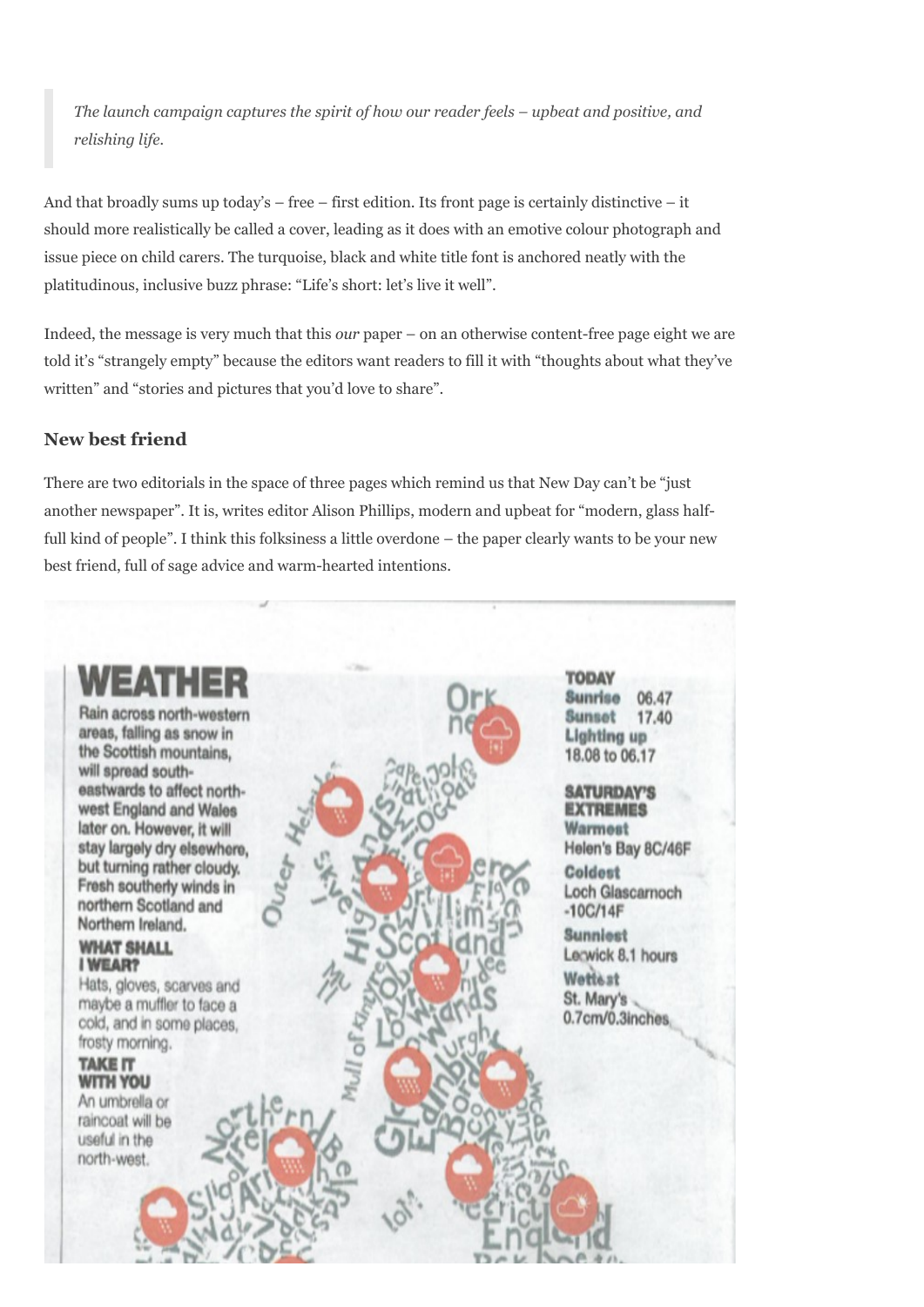

Just look at the weather map on the back page with its utterly futile info bites:

What shall I wear? Hats, gloves, scarves and maybe a muffler to face a cold, and in some places, frosty morning.

Take it with you: An umbrella or raincoat will be useful in the north-west.

Well, I never! Who knew?

#### Not your average paper

But let's park the cynicism. This is indeed an unconventional newspaper. There is no sport at all on the back pages. There is some sort of round-up near the middle pages but the colour photographs occupy most of the space and there are no live reports nor is there any analysis. There is no TV guide, either. What news there is is digested and condensed. In fact, The New Day is more akin to a conventional women's magazine than it is to a recognisable tabloid.

And maybe that's the point – Simon Fox, the chief executive of Trinity Mirror, told BBC Radio Four's Today programme last week that the paper would place an emphasis on reporting for women – and I noticed that nearly all of the prominent writers were women, too; only five were male and they were all well known for their expertise outside journalism. Such as David Cameron.

The commitment from Alison Phillips is not to sensationalise the news or to terrify the readers. There is to be no political bias or traditional leader columns. With all this in mind, one of the chief difficulties of the staff of around 25 will be creating enough content each and every day to fill the 40 odd pages. Perhaps this will be done through user-generated material and the willingness of the editorial team to continue to showcase the political views of "ordinary" members of the public.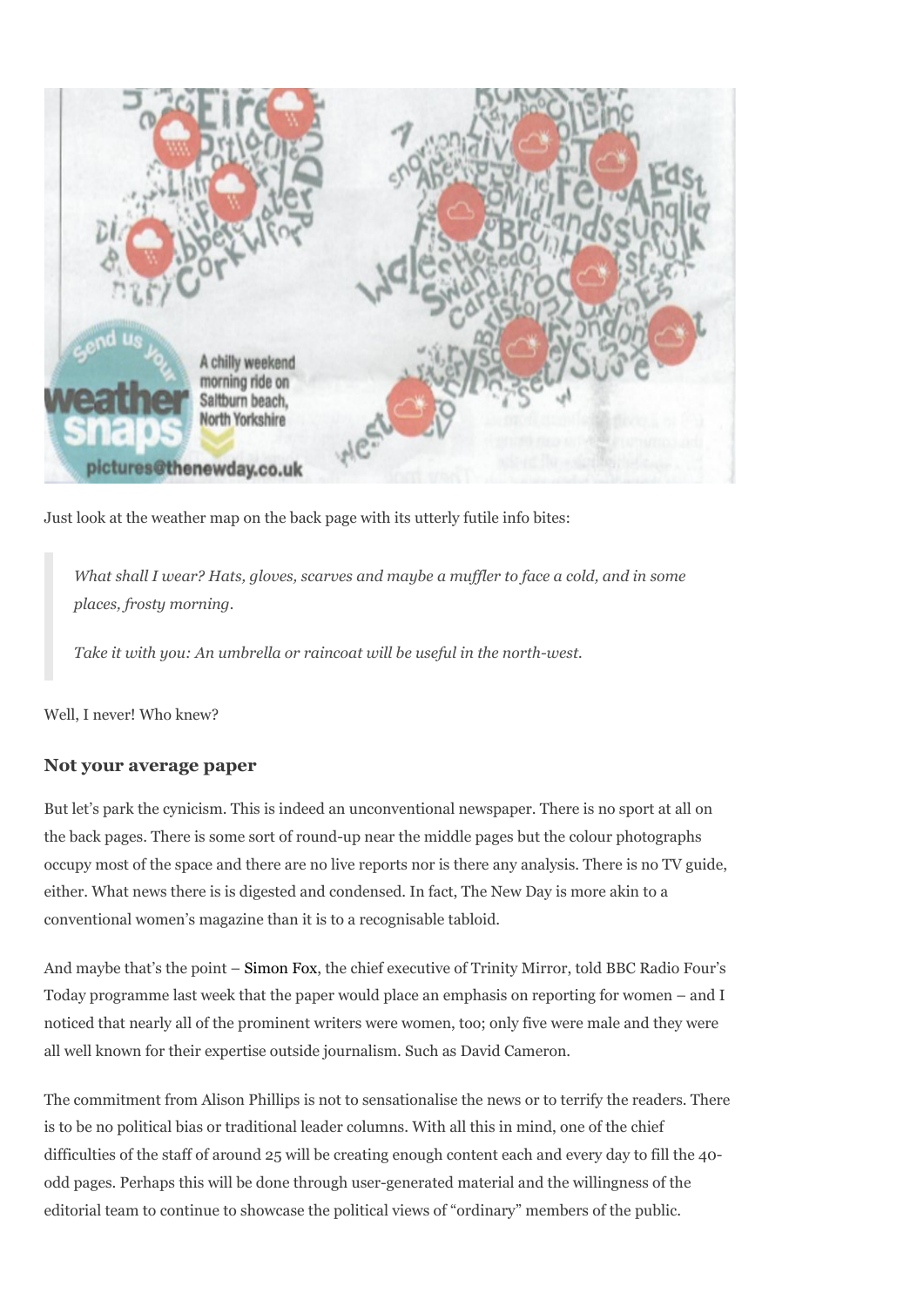One of the truly impressive innovations notable in The New Day is a two-page spread on the EU which gives equal prominence (in image, too) to the writing of the Prime Minister and Emma Thurston, an art teacher from London. The New Statesman also reports that editorial meetings will be filmed and put online in an attempt to engage with readers about how they would like a story covered.

| @Soppyhudder |                                                        |  |
|--------------|--------------------------------------------------------|--|
|              | First #infographic in the @thenewdayuk feeling proud ! |  |
|              |                                                        |  |
|              |                                                        |  |
|              |                                                        |  |
|              |                                                        |  |
|              |                                                        |  |
|              |                                                        |  |
|              |                                                        |  |
|              |                                                        |  |
|              |                                                        |  |
|              |                                                        |  |
|              | 11:34 AM · Feb 29, 2016                                |  |

As I said earlier, the emphasis on issues and lifestyle seems to me borrowed from the staple diet of a women's magazine. As well as the lead article on child carers there is an item on albino babies and bullying in schools. These serious stories sit alongside the more whimsical "moment of my life" pieces, inevitable quiz pages and eternal (but topical) conundrums, such as why women are so scared of proposing.

## Leap of faith

So The New Day delivers exactly what it promised. For readers embittered by the relentless sermonising and negativity of the Great British press, this is the paper is for you. And despite the fact that it has overplayed the "newness" aspect, I thought this morning's edition contained enough variety and innovation to separate itself from its competitors.

The key question is, of course, can it survive in an environment where sales of newspapers continue to spiral downwards?. The New Day will be on sale for 25p for the next two weeks before selling for 50p after that. In the major cities of the UK it will have to compete with the free Metro and in London with the Metro and the (also free) Evening Standard.